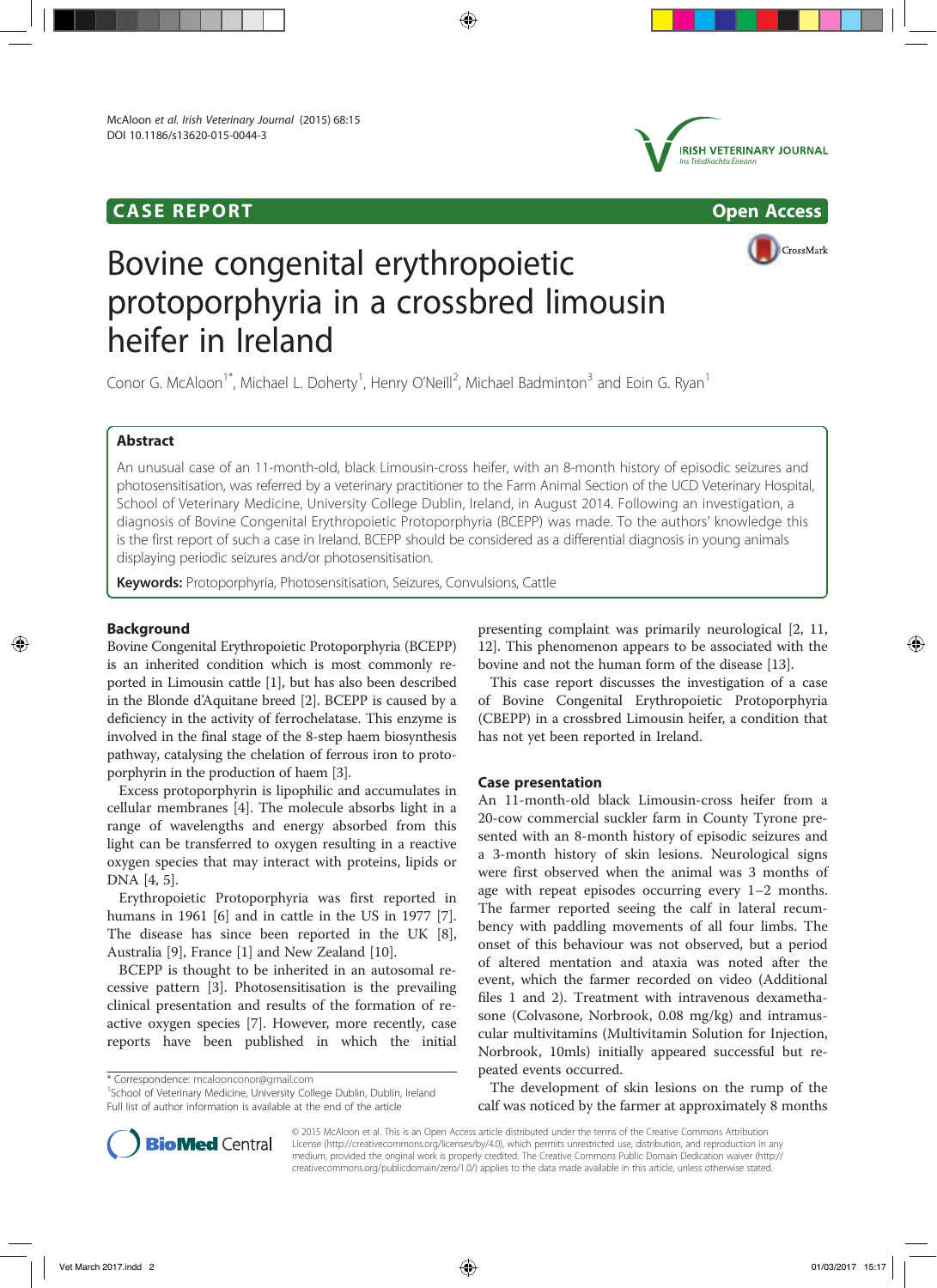of age, soon after the animal went to pasture. A diagnosis of photosensitisation was made by the referring veterinarian. After a number of repeat seizures, the case was referred to the Farm Animal Section of the UCD Veterinary Hospital for further investigation.

On clinical examination, the animal had a body condition score of 2.75 (out of 5). There was a large, irregularly shaped area of erosion with moist exudation and hair loss measuring approximately 15 cm x 10 cm in the lumbosacral area, to the left of the midline (Fig. 1). A second area of crusting and alopecia was found on the right hindlimb, just caudal to the stifle on the lateral aspect of the thigh. There was further crusting and alopecia on the points of the elbows. There was ulceration of the medial aspect of the right lower palpebra and crusting of the upper palpebra (Fig. 2), thickening and loss of pigment of the medial aspect of the lower lid of the left eye and tear staining indicative of epiphora bilaterally.

The animal was bright and alert on presentation. Neurological examination was unremarkable apart from facial and nasal hypalgesia bilaterally. Heart rate, respiratory rate and temperature were within normal limits. The heifer was notably smaller than pen-mates. Two videos were presented by the farmer, both of which were taken subsequent to separate seizure events (Additional files 1 and 2). In the first video the calf demonstrates a crouched posture with stiffness and hypermetria of the forelimbs. In the second video the calf exhibits ataxia and hypermetria of the forelimbs.

At this stage, photosensitisation (Type 1, 2 or 3) was considered the most likely cause of the dermatological abnormalities, although uncommon immune-mediated dermatoses were also regarded as possible. Differential diagnoses for the neurological signs were less defined at this stage but included cerebrocortical necrosis (CCN), brain abscessation, meningitis, lead poisoning, epilepsy





Fig. 2 Ulceration on the palpebral margin of a calf with bovine congenital erthropoietic protoporphyria

and neurological signs associated with some causes of type-2 photosensitisation.

Haematological parameters were within normal limits. Biochemistry revealed slight elevations in Gamma-Glutamyl Transferase (GGT) (80 U/L, reference range 0–36 U/L), and Glutamate Dehydrogenase (GLDH) (91 U/L, reference range 0–19 U/L) as well as a small decrease in serum albumin levels (26.3 g/L, reference range 29–39 g/L).

A faecal sample was obtained and examined for the presence of Fasciola hepatica, no eggs were observed in this instance.

In order to assess levels of protoporphyria, a blood sample was obtained in an EDTA container and sent to the Cardiff Porphyria Service, Cardiff and Vale University Health Board, Wales, UK. The sample was tested using fluorescence emission spectroscopy and showed a prominent porphyrin peak with an emission maximum at 627 nm consistent with a diagnosis of Bovine Congenital Erythropoietic Protoporphyria.

## **Discussion**

Serum biochemistry revealed only modest changes. GGT in cattle is increased principally due to cholestatic disease but also in the case of hepatocellular disease with cholestasis as a secondary feature [14]. GGT is commonly increased in animals with fasciolosis [15].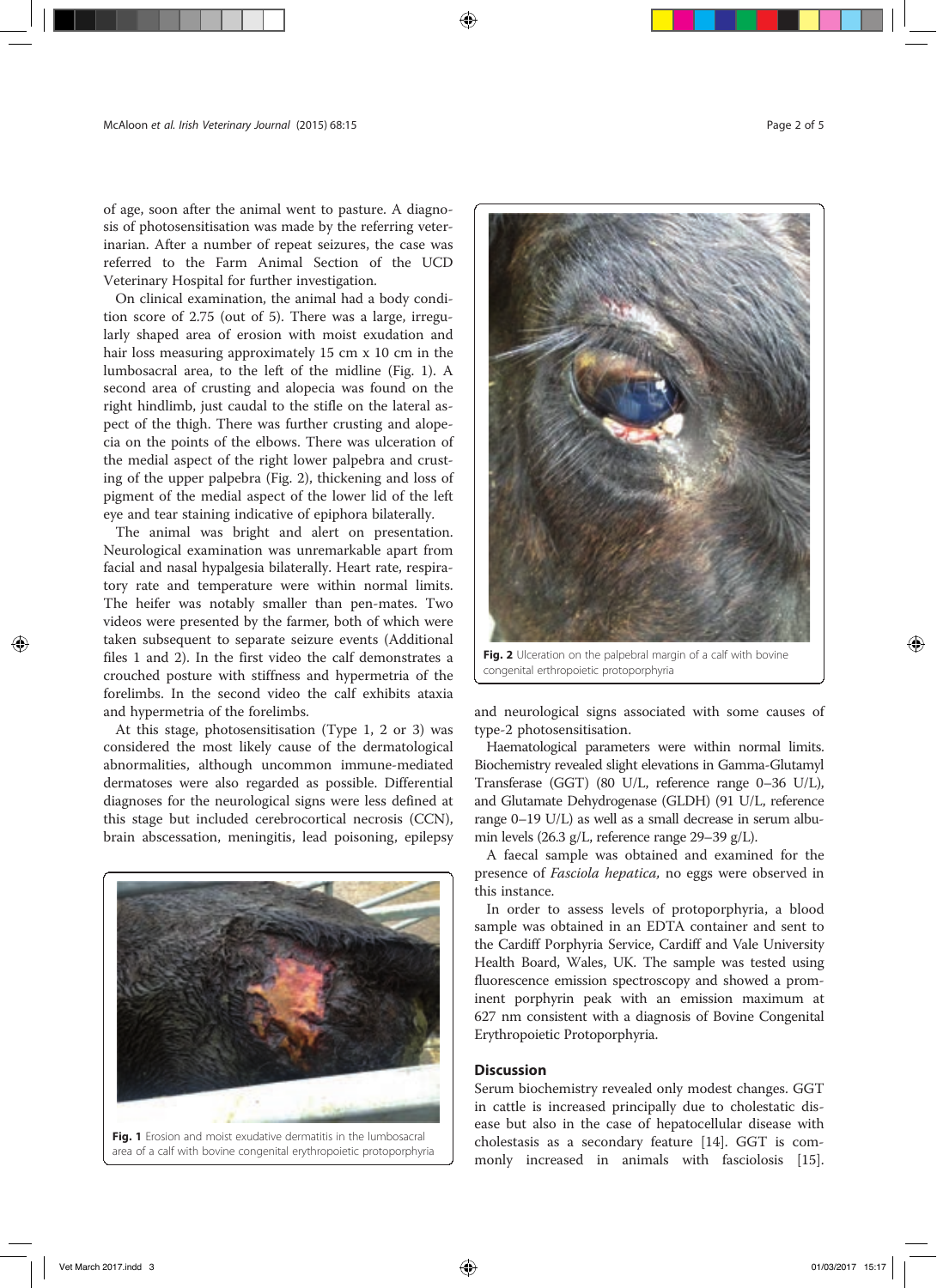Although no eggs were discovered on faecal examination, fasciolosis could not be ruled out as a cause of GGT elevation given the poor sensitivity of this diagnostic method [16]. Glutamate Dehydrogenase (GLDH) is typically increased as a result of hepatocyte damage [17].

Hypoalbuminaemia occurs as a result of loss of albumin or insufficient albumin synthesis—often as a result of inflammation or hepatic insufficiency [17]. However, liver disease must be chronic and severe in order to result in hypoalbuminaemia [18]. In addition, cattle with chronic debilitating disease may be hypoalbuminaemic with low or normal total protein [19].

The serum biochemistry profile suggested possible liver involvement in this case. Interestingly in human patients, mild elevations in liver enzymes are reported to occur in around 20 % of cases of protoporphyria with hepatic failure occurring in less than 5 % [20]. Mild elevations in GLDH were also reported in a previous bovine case study in the UK [11].

Photosensitisation is a relatively common presentation in cattle in Ireland. The condition is caused by the build-up of photodynamic agents in the skin resulting in dermatitis when exposed to light [21]. Three forms of photosensitisation are recognised; Type 1-primary photosensitisation, Type 2-photosensitisation due to aberrant pigment synthesis and Type 3-hepatogenous photosensitisation [22].

Primary photosensitisation occurs as a result of the ingestion of exogenous photodynamic agents including hypericin in Hypericum perforatum (St. John's Wort), fagopyrin in Fagopyrum esulentum (Buckwheat), perloline in Lolium perenne (perennial ryegrass) and Secale cereal (annual ryegrass) and furanocoumarins [21, 22].

Type-2 photosensitisation occurs in 'the porphyrias', a group of disorders characterised by defective haem synthesis. Congenital erythropoietic porphyria (BCEP) and congenital erythropoietic protoporphyria (BCEPP) have both been reported in domestic cattle [11, 23]. Accumulation of uroporphyrin I and coproporphyrin I results in type-2 photosensitisation in BCEP [21, 23, 24], whereas protoporphyrin is the cause of photosensitisation in BCEPP [22].

Type-3 (hepatogenous) photosensitisation is the most common form of photosensitisation [22, 25]. In this case, a normal end product of chlorophyll metabolism, phylloerythrin, is the photodynamic agent. Phylloerythrin is normally absorbed from the gastrointestinal tract and excreted in bile, however, accumulation of the substance may result from obstruction of biliary secretion caused by hepatitis or bile duct obstruction [21]. Chronic fasciolosis is commonly linked to Type-3 photosensitisation in Ireland.

Pyrrolizidine alkaloid toxicosis caused by Senecio jacobea (Ragwort) causes extensive hepatocellular damage and type-3 photosensitisation occurs in a proportion of these cases [22]. Sporidesmin produced by Pithomyces chartarum is associated with damage to biliary epithelium in cattle, resulting in type-3 photosensitisation. The resulting condition, known as 'facial eczema' in New Zealand, Australia and South Africa, is rare outside these countries despite the cosmopolitan nature of the fungus [22].

Photosensitisation of unknown aetiology has been associated with consumption or rape, kale, mouldy alfalfa hay or silage, grazing lush pasture and following induction of parturition by corticosteroid use [21].

Seizures are defined as the physical expression of abnormal electrical discharges in forebrain neurons, causing spontaneous, paroxysmal involuntary movements and are a rare presentation in cattle since this species is known to have a relatively high seizure threshold [26]. Differential diagnoses include; hypomagnesaemia [27], acute hypernatraemia [28], nervous signs associated with coccidiosis [29], some presentations of lead poisoning, Aujesky's disease, brain abscessation, suppurative meningoencephalitis or cerebrocortical necrosis (CCN), [30, 31], hypovitaminosis A [32], inherited idiopathic epilepsy of cattle [21, 33], and bovine familial convulsions and ataxia [34]. Congenital pseudomyotonia [35], whilst not associated with seizures or photosensitisation, may result in a rigid and uncoordinated gate similar to those captured on video by the famer (Additional files 1 and 2).

A combination of neurological signs and photosensitisation is observed in animals with hepatoencephalopathy. Rare congenital conditions such as portosystemic shunt may cause hepatic encephalopathy in calves [36] with many animals displaying signs such as dullness, ataxia, tenesmus, aimless wandering etc. [37]. However seizures are not a common manifestation of this disease in cattle. Similarly, chronic ragwort poisoning leads to liver failure, hepatic encephalopathy and photosensitisation, but seizures are not commonly associated with this disease.

Animals with Bovine Erythropoietic Protoporphyria may present with photosensitisation and neurological signs including seizures [12]. Seizures are not associated with the human form of the disease [13] and the cause of the neurological signs in cattle is unclear. BCEPP is thought to be inherited in an autosomal recessive manner in cattle [3], whereas in humans, Erythropoietic Protoporphyria is more commonly inherited as a dominant disorder with low clinical penetrance [38]. A more rare autosomal recessive form has been reported in humans and affected individuals are reported to demonstrate unusual dermatological changes with a subgroup displaying neurological symptoms [39].

Neurological disturbances in humans are reported with acute forms of porphyria. Initially these symptoms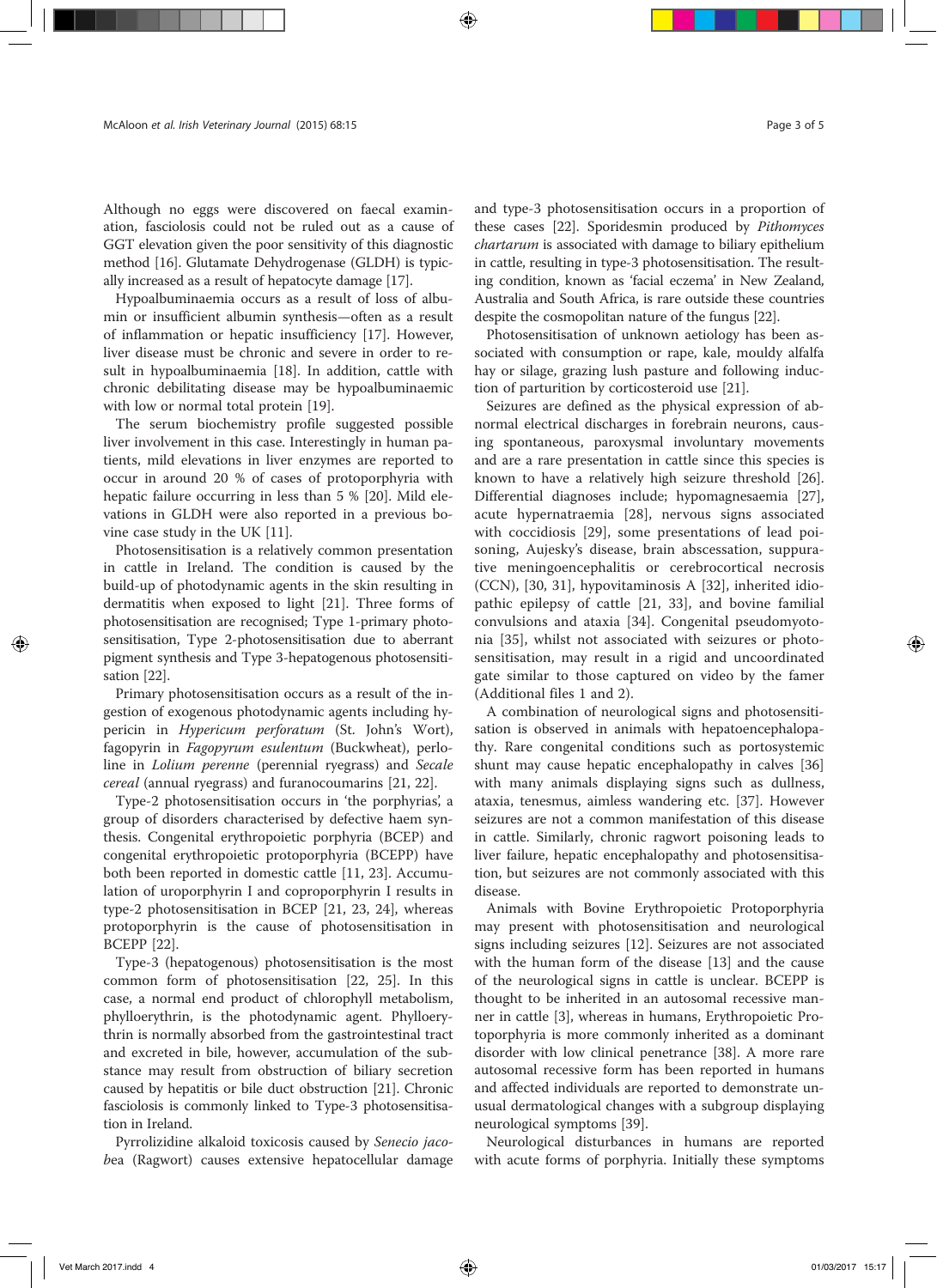

were attributed to accumulation of 5-aminolevulinic acid. This molecule inhibits γ-amino-butyric acid (GABA) a primary inhibitory neurotransmitter of the central nervous system [40]. However, it is now believed that although this molecule may be responsible for neuropathic pain observed in affected individuals [41], seizures are more likely attributed to metabolic imbalances such as hyponatraemia [42].

A diagnosis of BCEPP was reached in this case following fluorescent spectroscopy of plasma. Subsequently the herdowner was advised to keep the animal indoors permanently. A follow-up examination was undertaken 6 months later and although the animal had gained weight at this stage, it was still considerably smaller than cohort animals. Skin lesions had improved, however one particular area remained ulcerated (Fig. 3) and hair had not regrown on many of the affected areas. No further seizures were observed.

Females in this herd were bred by natural service to a stock bull. However, the sire of this heifer was not intended as a breeding animal and had been slaughtered prior to presentation of the case. Protoporphyria is considered an autosomal recessive condition. Given that this case was the only calf in the herd sired by this particular bull, and the assumed rarity of this condition in Ireland, further cases in the herd were considered unlikely. The herdowner was advised not to breed from the affected animal. As an additional precaution, removal of the dam from the herd was advised.

## Conclusions

Periodic seizures is an uncommon presentation in young bovine animals. However, photosensitisation is a common presentation in cattle in Ireland. It is likely that little further diagnostic work-up is undertaken in these animals. Bovine Congenital Erythropoietic Protoporphyria should be considered as a differential diagnosis in cases displaying seizures and/or photosensitisation, particularly in the Limousin breed.

### Additional files

Additional file 1: Crouched posture and forelimb hypermetria following a seizure in a calf with bovine congenital erythropoietic protoporphyria.

Additional file 2: Hindlimb ataxia and forelimb hypermetria in a calf with bovine congenital erythropoietic protoporphyria.

#### Competing interests

The authors declare that they have no competing interests.

#### Author's contributions

CMA conducted the follow up clinical examination and drafted the manuscript. EGR conducted the follow up examination and assisted drafting the manuscript. MD assisted with drafting the manuscript. HON conducted the initial examination and referred the case. MB assisted with drafting the manuscript. All authors read and approved the final manuscript.

#### Author details

<sup>1</sup>School of Veterinary Medicine, University College Dublin, Dublin, Ireland. <sup>2</sup>Donnington Grove Veterinary Surgery, Newbury, Berkshire, UK. <sup>3</sup>Cardiff Porphyria Service, Cardiff and Vale University Health Board, Wales, UK.

#### Received: 27 April 2015 Accepted: 16 June 2015 Published online: 02 July 2015

#### References

- 1. Lauvergne JJ, Pinault L. Protoporphyrie héréditaire en race bovine Limousine française, premiers résultats. Genetics, Selection, Evolution. 1991;23:339–43.
- 2. Schelcher F, Delverdier M, Bezille P, Cabanie P, Espinasse J. Observation on bovine congenital erythrocytic protoporphyria in the blonde d'Aquitaine breed. Vet Rec. 1991;129:403–7.
- 3. Bloomer JR, Morton KO, Reuter RJ, Ruth GR. Bovine protoporphyria: documentation of autosomal recessive inheritance and comparison with the human disease through measurement of heme synthase activity. Am J Hum Genet. 1982;34:322–30.
- 4. Lecha M, Puy H, Deybach J-C. Erythropoietic protoporphyria. Orphanet J Rare Dis. 2009;4:19.
- 5. Lim HW: Pathophysiology of cutaneous lesions in porphyrias. Seminars in Hematology. 1989;26:114–9.
- 6. Magnus I, Jarrett A, Prankerd T, Rimington C. Erythropoietic protoporphyria a new porphyria syndrome with solar urticaria due to protoporphyrinaemia. Lancet. 1961;278:448–51.
- 7. Ruth GR, Schwartz S, Stephenson B. Bovine protoporphyria: the first nonhuman model of this hereditary photosensitizing disease. Science. 1977;198:199–201.
- 8. Buchanan M, Crawshaw WM. Bovine congenital erythropoietic protoporphyria in a pedigree Limousin heifer. Vet Rec. 1995;136:640.
- 9. Healy PJ, Camilleri L, Poulos V, Hart KG, Kemp BJ, Moore RE, et al. Protoporphyria in Limousin cattle. Aust Vet J. 1992;69:144–5.
- 10. Black A, Thomsen A. Congenital protoporphyria in Limousin calves. Surveillance (Wellington). 2011;38:10–1.
- 11. Truyers I, Ellis K. Case report: bovine congenital erythropoietic protoporphyria in a pedigree Limousin herd. Livestock. 2013;18:30–3.
- 12. Armstrong S, Jonsson N, Barrett D. Bovine congenital erythrocytic protoporphyria in a Limousin calf bred in the UK. Vet Rec. 2002;150:608–10.
- 13. Holme SA, Anstey AV, Finlay AY, Elder GH, Badminton MN. Erythropoietic protoporphyria in the UK: clinical features and effect on quality of life. British J Dermatology. 2006;155:574–81.
- 14. Russell KE, Roussel AJ. Evaluation of the Ruminant Serum Chemistry Profile. Vet Clin North Am Food Anim Pract. 2007;23:403–26.
- 15. Wyckoff 3rd J, Bradley R. Diagnosis of Fasciola hepatica infection in beef calves by plasma enzyme analysis. Am J Vet Res. 1985;46:1015–9.
- 16. Anderson N, Luong TT, Vo NG, Bui KL, Smooker PM, Spithill TW. The sensitivity and specificity of two methods for detecting Fasciola infections in cattle. Vet Parasitol. 1999;83:15–24.
- 17. Stockham SL, Scott MA: Fundamentals of veterinary clinical pathology. 2nd Edition. Wiley; 2013